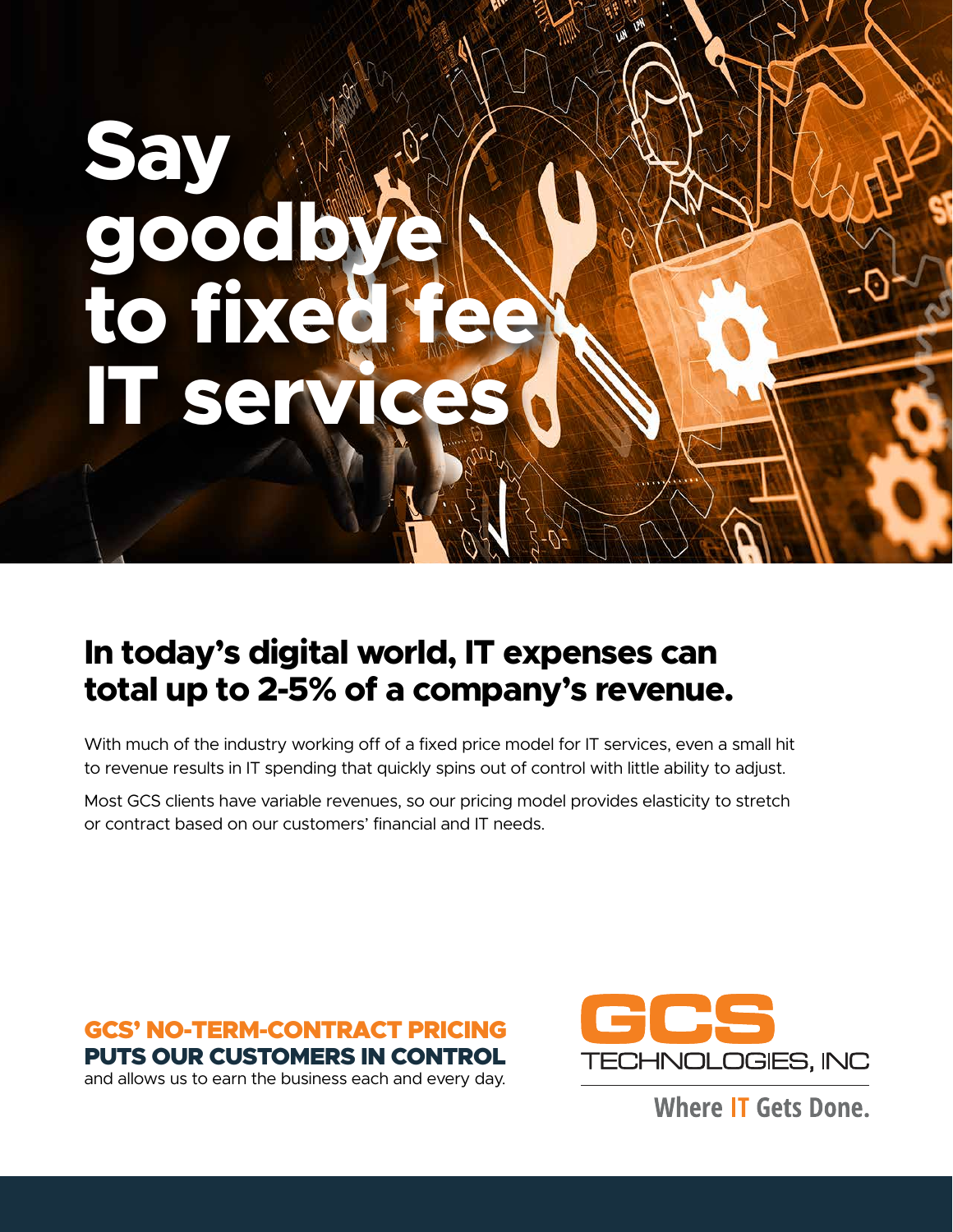# FixedvsFlexible



GCS puts the power in our customers' hands by providing turnkey, on-demand IT services without long term contracts

## **The GCS model allows customers to continually adjust IT expenses to meet the needs of the business...**

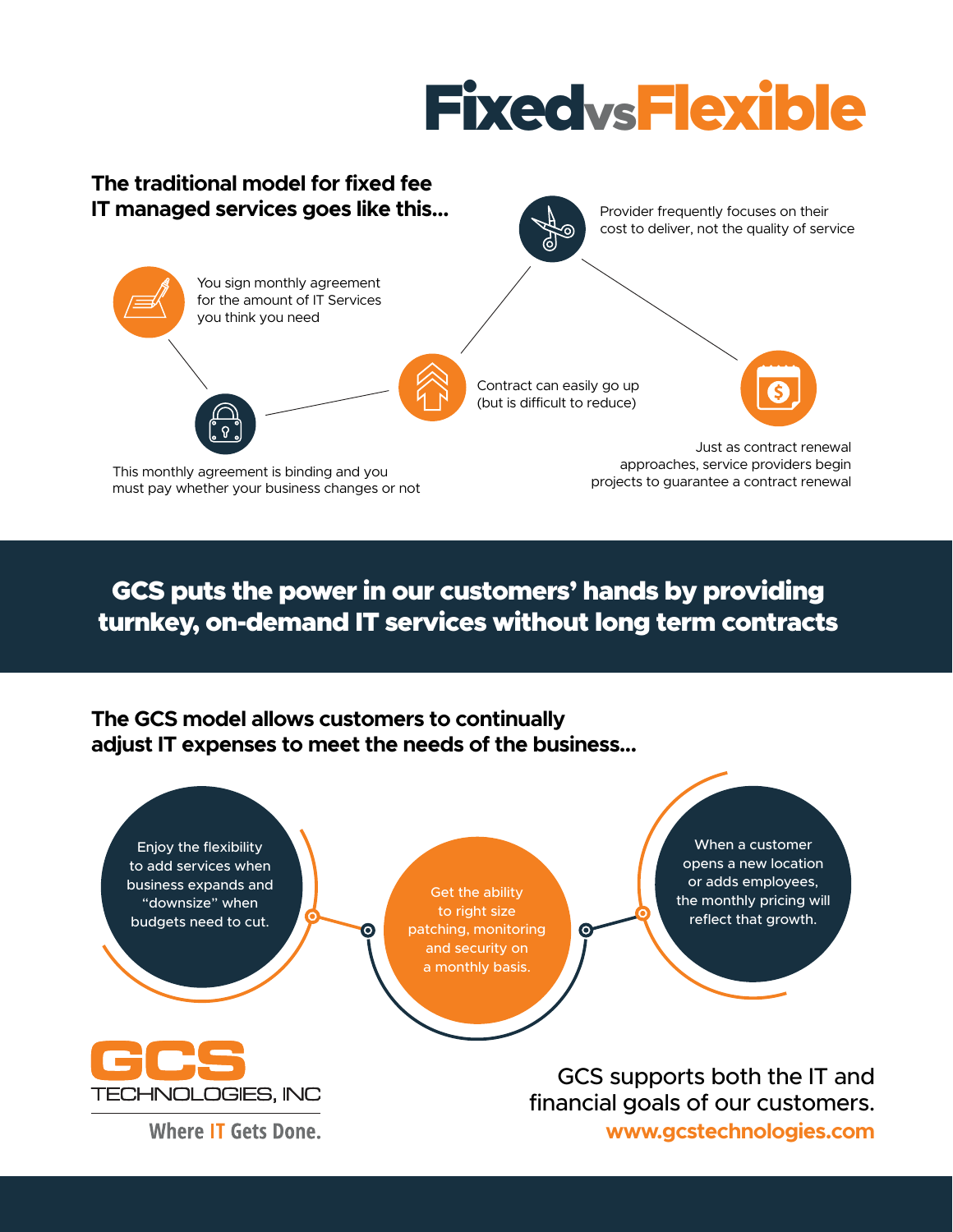

## **We believe that if we consistently meet customer expectations, we do not need to lock in long-term contracts.**

We always work from pre-determined pricing, but our agreement is mutually "at will". In other words, GCS does not require a term agreement. Additionally, we accept that all businesses experience organic growth and the occasional contraction.

For example, during the current quarantine caused by COVID-19 GCS quickly scaled down cloud and IT services and costs for affected customers, reducing IT spend dramatically. As those customers return to business their IT costs will scale directly with their shifting budgets.

Our pricing proposal provides budgetary monthly pricing for the "must-haves", like proactive monitoring, patch management, and security vulnerability or threat management. These are systematic requirements which are invoiced monthly.

End-user support is variable and you only pay for what you consume. Most IT providers lock their clients into long term agreements with rigid fixed monthly charges based on employee count, whether you need them or not. They are only flexible as long as your business is growing, and your staff is utilizing end-user support.

**But what happens if you need to close a location or reduce staff headcount? Will your MSP allow you to downscale?**

## ondemand teamplay vCIO

At GCS, our recipe for end-user support is clear cut. You pay based only on need, consumption, and budget. Variable user support is determined on an hourly rate.

In the spirit of team play, every account at GCS is account managed via a regular communication cadence. This allows GCS to provide budgetary proposals, provide proactive response and guidance, and most importantly to ensure client satisfaction. For most of our clients, basic Account Management is enough.

Some of our clients require more strategic leadership and consultation, for which GCS provides virtual CIO services. These services can be used for strategic technology or business initiatives where senior level IT leadership is valued. vCIO services can be purchased monthly, hourly, or via a bundled retainer.



## **GCS believes that IT is a team sport.**

Our focus is on meeting the needs of YOUR organization, not on what is solely best for us.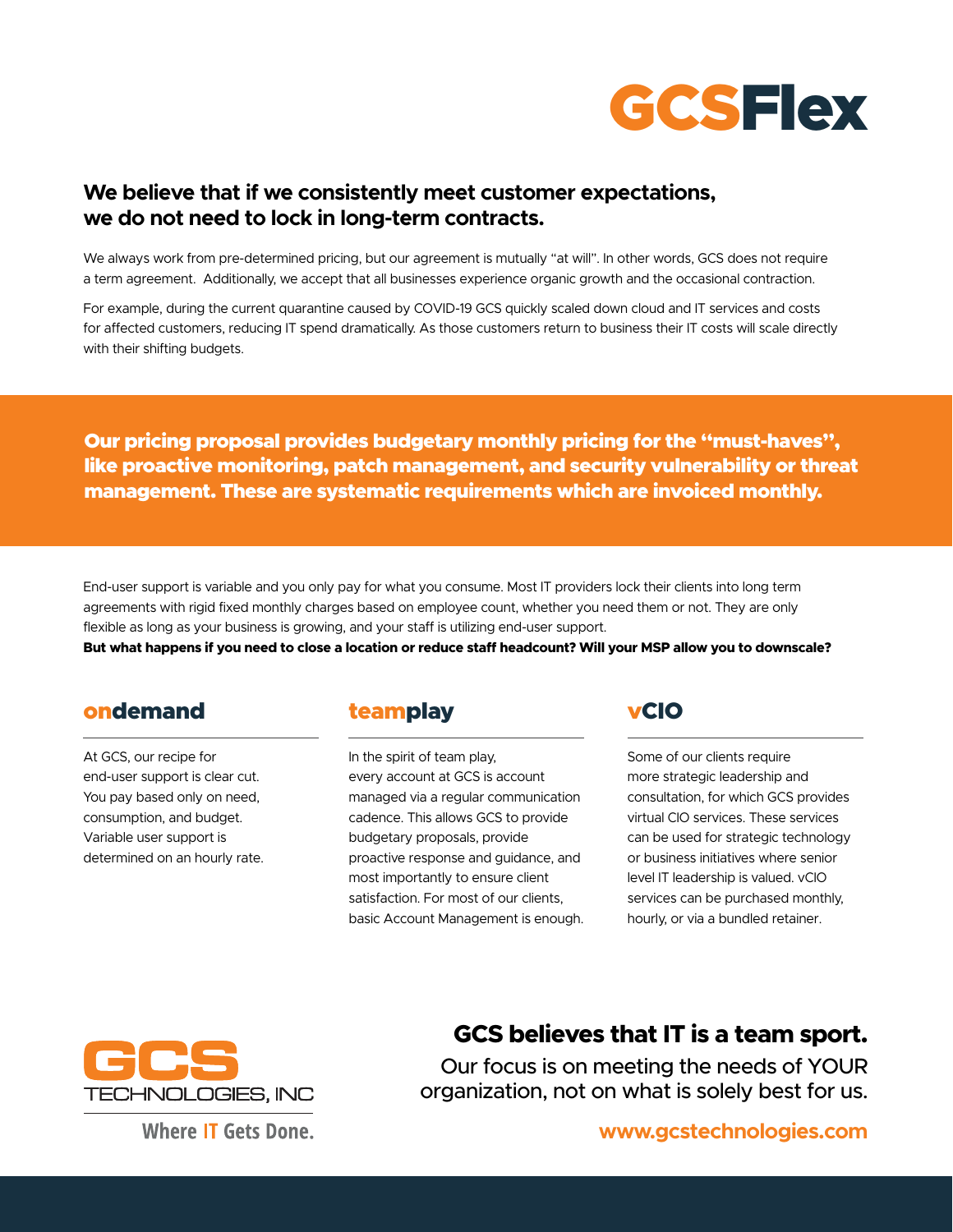

## **GCS engineers are able to provide a variety of services to ensure that they are a one-stop shop for most organizations.**



#### Proactive Monitoring

A fully managed, proactive monitoring service designed to help keep your critical IT infrastructure up and running.

### Patch Management

Comprehensive patch management as a service, designed to help keep critical systems up to date, compliant, and prepared for the threats of today and tomorrow.

#### Vulnerability and Threat Management

Our program takes a risk-based approach to managing security. We perform scheduled scans and use good threat intelligence to help make informed decisions for your business.

### Ongoing Support

Our Managed Help Desk supports organizations with Tier 1 to 3 services that scale to meet your ongoing and dynamic IT requirements.

#### Custom Projects

Implement IT projects with experts who can augment or execute projects in parallel with existing IT teams. GCS provides turnkey planning, configuration and installation services that are designed for hand off to internal IT or outsourced partners upon completion.

#### Consulting Services

Plan and execute an IT strategy with CIO-level expertise as a service. Acting as on-demand IT leadership, GCS provides objective technical expertise to align cost-effectiveness, performance and risk mitigation with your resources and goals. **Whether it is a short-term project or a longer-term relationship, GCS easily scales to deliver IT at the level your business needs.**



**Where IT Gets Done.** 

### **Over the past 20 years GCS has served a range of industries including:**

- **Financial Services & Banking**
- Government, Education & Healthcare
- Construction & Manufacturing
- Non-Profit, Retail & Technology
- **Legal, Consulting & Professional Svcs**
- **Architecture & Engineering**

## Flexible. Knowledgeable. Reputable.